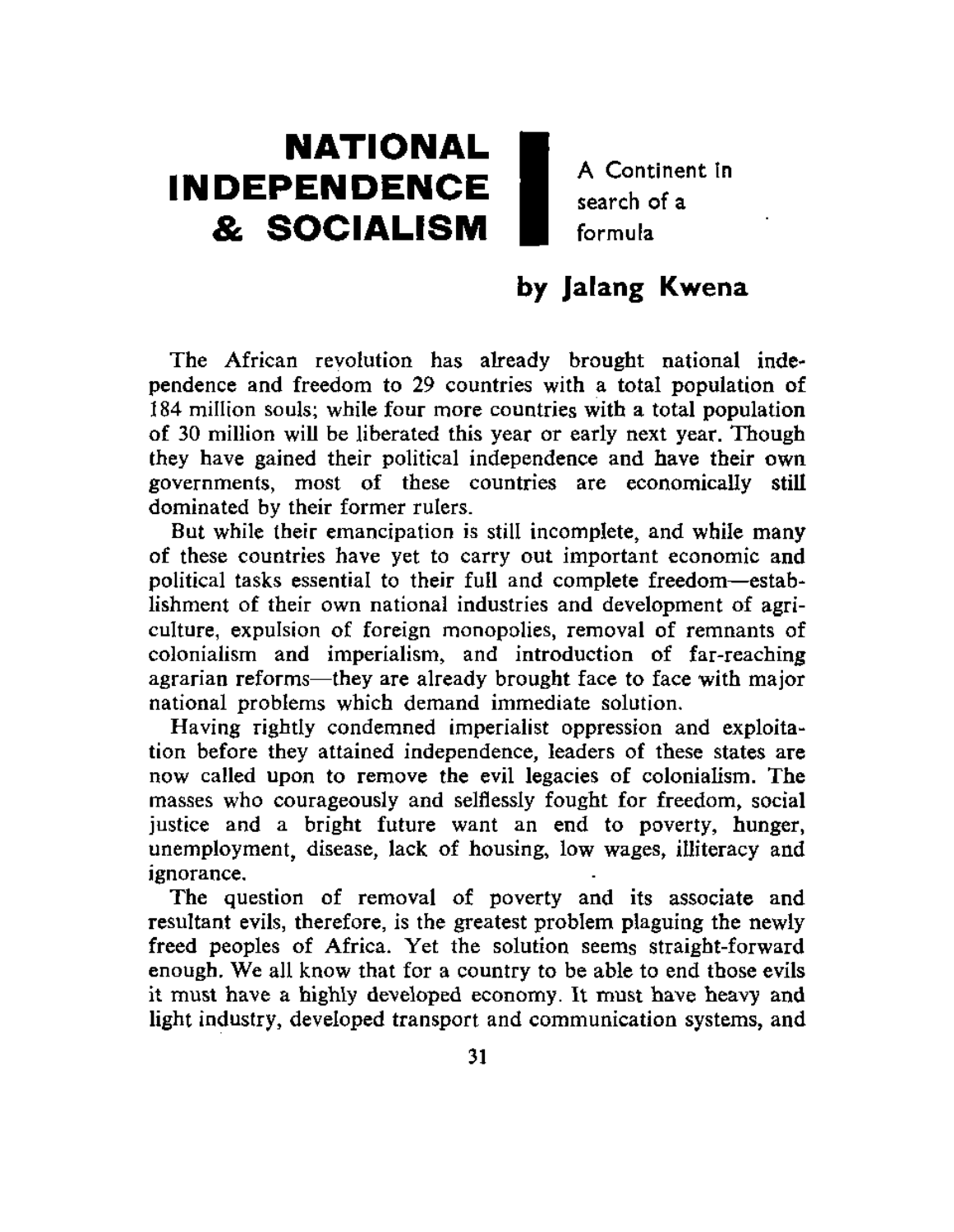its agriculture must be modernised. Its capacity and ability to produce wealth must be tremendously increased. It must have skilled producers and efficient tools with which to produce. This means that the government concerned must embark on a programme of planned economic and industrial development.

To end lack of education, knowledge and skill adequate primary schools, secondary schools, technical and training colleges and institutions of higher learning are necessary. To abolish diseases there must be enough well-equipped hospitals and clinics staffed with properly trained personnel, and to prevent disease all citizens must be properly housed, fed and clothed, and must live under good hygienic conditions.

But the big question is: how are all these fine things to be done? That is precisely one of the problems worrying the authorities in all independent African States today. All are aware of the gigantic economic and social task, even though some of them are sitting helplessly and merely resorting to usual bourgeois methods and tricks of keeping the people quiet. However, others are trying in their own way to tackle the problem resolutely.

Essentially, the matter is one of social systems: which system is it to be, which is adequate for the task, capitalism or socialism? Because of their feudal petty bourgeois background and anti-communist Western propaganda many African leaders in independent African States have a strong *capitalist* bias.

### **CAPITALISM HAS FAILED**

As a system based on private ownership of the means of production and whose sole purpose is to make profit, capitalism and its variants—colonialism, imperialism and fascism—has miserably failed to satisfy the needs of the mass of humanity. This is the case not only with regard to Africa, Asia and Latin America, but everywhere where the system obtains. There are over 3 million permanently unemployed workers in the United States and millions more in other capitalist countries. We all know of daily queues at labour bureaux, queues of desperate men and women seeking in vain for non-existent jobs, and begging for the dole.

Capitalism is to-day a sick and dying social order. It is in a state of chronic economic crises and depressions. Hence the reckless policy pursued by the Western powers in connection with the vital question of war and peace. Hence also the formation of many post-war economic organisations such as the "Coal and Steel Com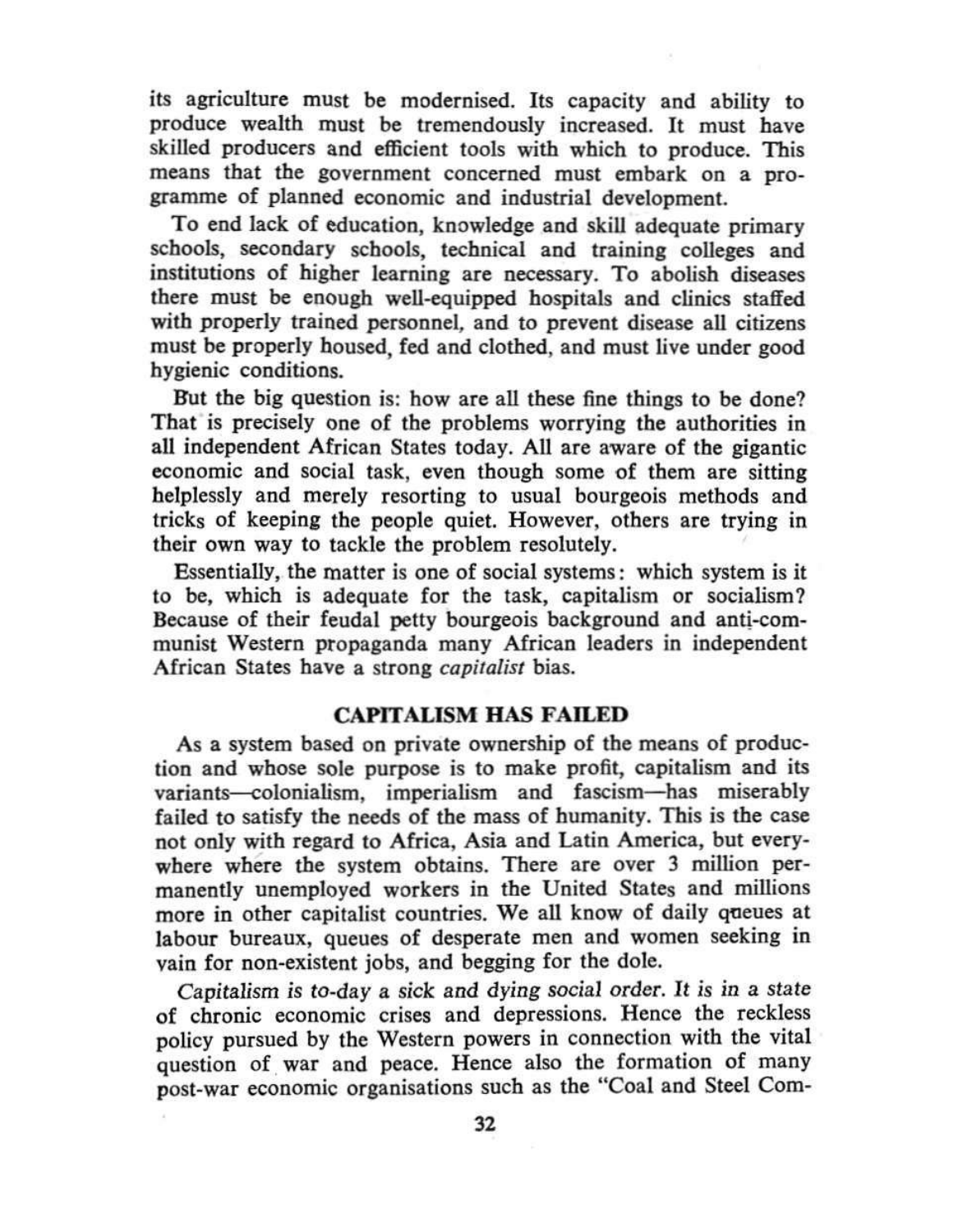munity", the "European Common Market" and others. These bodies have been set up to curb competition and control the supplies of particular goods into the market. This system is therefore utterly inadequate for and unequal to the huge and very important social task envisaged.

The theory of and speculation about an entirely new and peculiarly African social system is nothing but a baseless reactionary petty bourgeois dream which should be rejected with the contempt it deserves. While admitting that capitalism has failed, the advocates of this absurd theory maintain that "communism has the soul of Africa against it", and that "the irrational, unpredictable and religious African soul will resist the disintegrating power of Marxist-Leninist philosophy, even in cases where the African intellect has agreed to accept."

These wishful-thinkers are wrong, both in their assumption and inference. The African people are not against but for communism. But, in any case, what right has anyone to suggest that they therefore want their own different "African" social system? If it were true that Africans did not want common ownership of land and of the means of production, then surely they must be in favour of private ownership, capitalism. Happily, this is not the case. Africans are neither opposed to Communism nor do they want an "African social system". The African people are not going to cut themselves away from the peoples of the rest of the world.

It is true that they are searching for a humane social system. But a system which is good for the Europeans, Asians or Americans is also good for the African people. The peoples of the capitalist world and of the newly freed African and Asian countries want a radical system, one ready and prepared to carry through fundamental social, economic and political tasks. Some have already found it.

"Africans," writes a Western spokesman, "are prepared to use Marxist doctrine as a guide to the solution of economic and political matters. ... " And Mr. J. K. Tettegah, the General Secretary of the Ghana Trades Union Congress, says they in Ghana have chosen socialism because "capitalism has only brought humanity the evils of imperialism and colonialism."

#### WHAT IS SOCIALISM?

The Ghanaians declare they are aiming at "a state based upon a socialist pattern of society adapted to suit Ghanaian conditions, in which all citizens, regardless of class, tribe, colour or creed, shall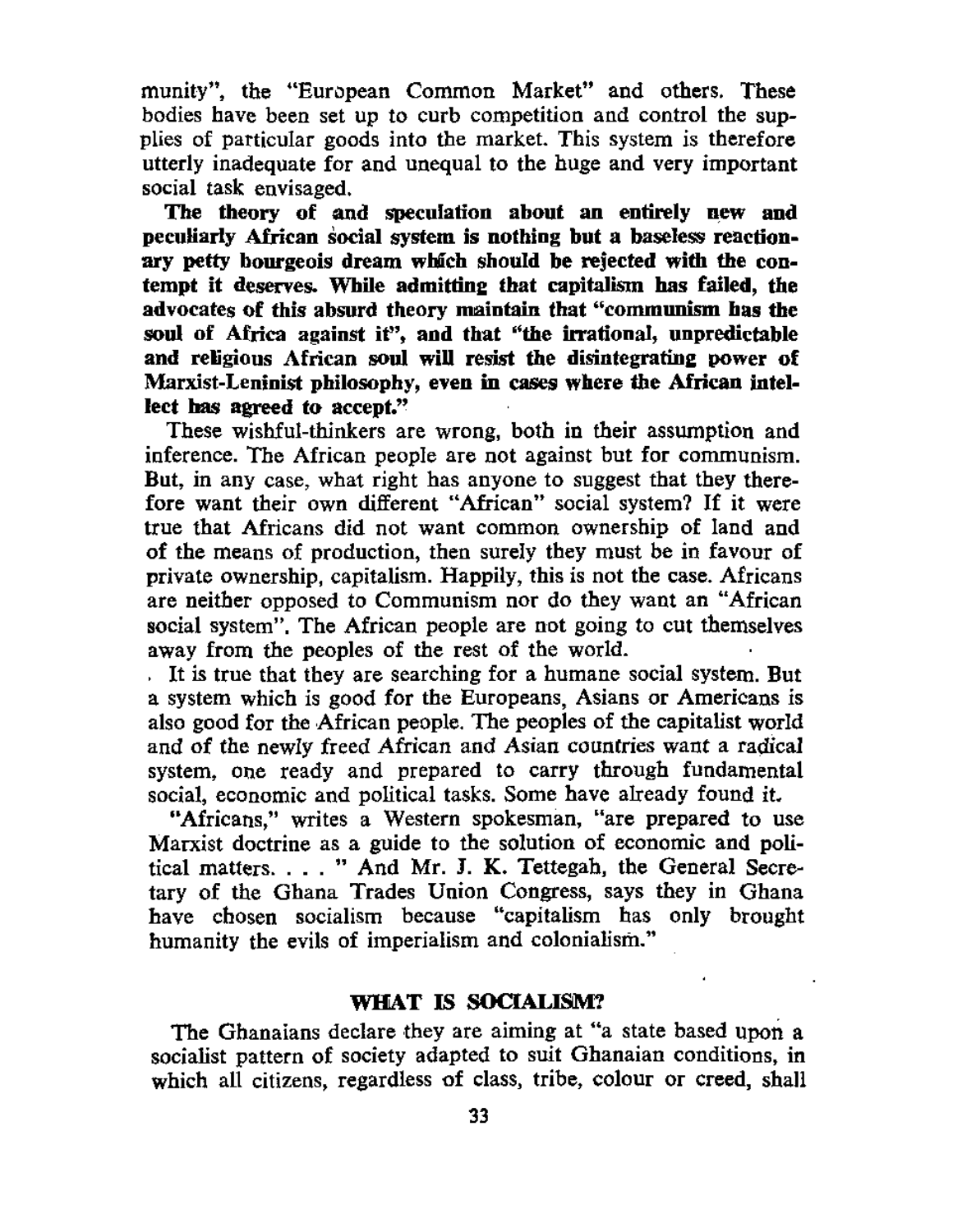have equal opportunity, and where there shall be no exploitation of man by man, tribe by tribe, or class by class; and shall strive to promote and to safeguard popular democracy based upon universal adult suffrage and the rule of the majority". (Objective of the Convention People's Party, the governing party of Ghana.)

It is not in Ghana alone where a governing party has come to this realisation and has chosen socialism as the only type of social order that will successfully tackle the basic economic and social problems facing it. Governing parties in other African countries have come to the same conclusion, and in Mali and Guinea we can see purposeful development on non-capitalist lines towards the building of socialist societies.

However, recognising the strong dislike of capitalism among the African masses, and powerful attraction towards socialism, some African leaders declare themselves in favour of "socialism" but in fact do nothing to build it. Instead they do everything to foster the capitalist elements and even compromise with international imperialism and neo-colonialism. For example, in Senegal and Egypt we have the remarkable picture of leaders who claim to be socialists, while persecuting militant socialist and trade union leaders, and Bourguiba of Tunisia combines "socialist" demagogy with protestations of undying affection for "the West".

The difficulty is that, due largely to the black-out on true information maintained for so many years by the imperialist powers in Africa, there is widespread ignorance in Africa as to what socialism really is.

There is only one genuine form of socialism—socialism as defined in the teachings of Karl Marx and V. I. Lenin. There is not and never will be such a thing as "national socialism", "Christian socialism" or "African socialism". It is true that there have been several "socialist" governments in Europe in the past 44 years. But with the exception of the U.S.S.R. all of them failed; some ended in a Mussolini, a Hitler, a Churchill or a de Gaulle. All of them failed because the countries concerned did not attack the real fundamental issue: the problem of the basic means of life, the ownership of land, forests, waters, industry, mines and mineral resources and raw materials, and because they did not attack the power and forces of property owners or abolish their privileges.

So, while we are in full agreement with the proposition that each country will reach socialism through ways and methods best suited to its people, we do feel that it is essential that there should be no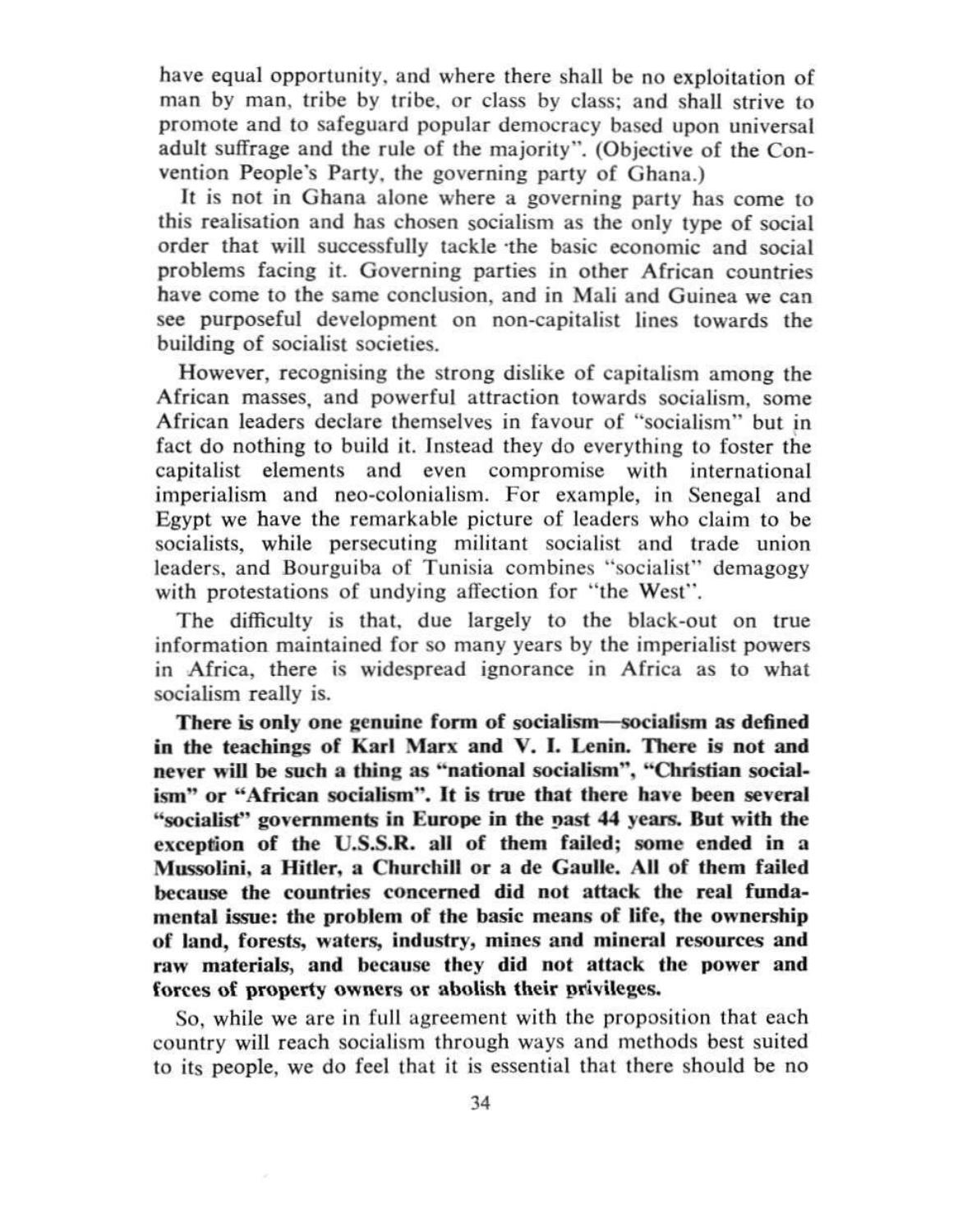confusion or misunderstanding about what we mean by socialism.

"Socialism is a system based on *social ownership of the means of production* in its two forms—state (public) and co-operative or collective farm property. In this system there is no exploitation of man by man. The national economy is developed in a planned way, for the purpose of completely satisfying the growing needs of the working people by means of an uninterrupted growth of production on the basis of advanced techniques and realisation of the principle of distribution according to work.

"Under socialism the means of production are socially-owned, and production itself is for the satisfaction of the needs of society as a whole and of each of its members."—*Political Economy,* publication of the Institute of the Academy of Sciences of the U.S.S.R.

This then is the socialism for which we stand, the scientific socialism which the peoples of the U.S.S.R. built after their October Revolution of 1917, and which is being built in China, North Korea, North Vietnam and in the socialist countries of Eastern Europe. Socialism is not an emotional or sentimental thing. Socialism is a thorough-going social revolution in which public ownership of the means of production is substituted for private ownership. This truth cannot be invalidated by fancy names or labels.

#### **ILLUSIONS AND WISHFUL THINKING**

It is absolutely necessary that all African students of economics and politics and all African political leaders should rid themselves of illusions and wishful-thinking when dealing with social problems and the structure of African society and its customs. The peoples of Africa do not have a homogeneous social system. There are several social orders in various countries of Africa. In some, Africans live under tribalism where there are no definite classes, others live under feudalism or capitalism. In the last two systems there are classes with irreconcilable class interests. Each country, therefore, has its own peculiar social, economic and political problems which have to be determined, recognised and considered separately and individually.

It stands to reason that political institutions set up for and policies pursued in a classless society will be inadequate for a society divided into contending classes with strong antagonistic class interests. Where there are no classes the economic and political policies will be easy, simple and straightforward: no civil war.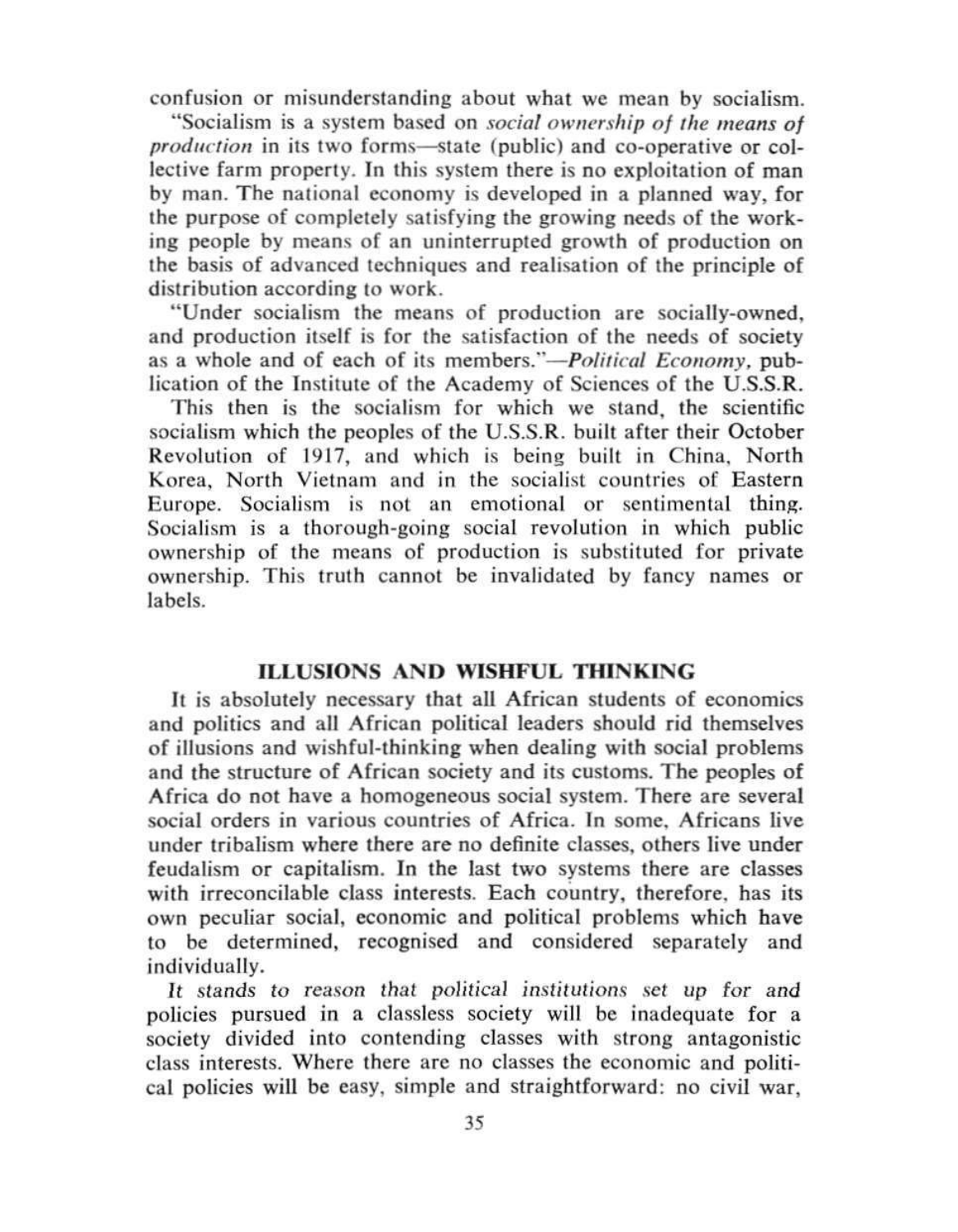no class struggle. The nation as a whole will move forward towards the building of a socialist order without much subjective difficulties. But where the people are divided into classes there will certainly be many subjective difficulties and some bitter and grim class struggles in which privileged sections aim at preventing any attempts to nationalise the means of production. In such a situation the government and the state must be of a type that is capable of and suited for implementing radical social policies. Here it is very important that the State should not flinch or hesitate when it comes to taking strong measures against the propertied classes or depriving them of power and their privileges.

The government concerned must be under no illusion regarding the aims of its opponents. The role and responsibility of the working class is vital in the stage and period of struggle for nationalisation. They have to play the leading and decisive role in the struggle for freedom and national liberation. However, under conditions of private ownership of the means of production it is at all times the duty and responsibility of the workers' organisations such as trade unions to fight for better wages and working conditions for their members.

Under those conditions there can be no question about "unity of action between the government, the governing party and the trade unions" unless such unity of action concerns attacks on private ownership of the means of production or basic progressive social measures. Any trade union which forgets the bread and butter issues betrays the interests of its members.

Even when the economic conditions have changed, when the workers are the owners and rulers of the means of production, trade unions still have to look after the interests of their members. But here the best way of doing this is by increasing productivity and in this way increasing or raising the share and material benefits of their members. Under such conditions the producers, the workers, and the whole of society benefit from the wealth resulting from increased productivity. Apart from their wages and salaries their rich society will provide them with all the necessaries essential for a full life: food; all types of education; good houses; hospitals; clinics; electricity; proper sanitation; efficient transport services; unemployment, sick and maternity benefits; old age pensions; recreational and cultural facilities and entertainments.

It should be quite clear now from what we have said above that only through the complete elimination of capitalism, colonialism,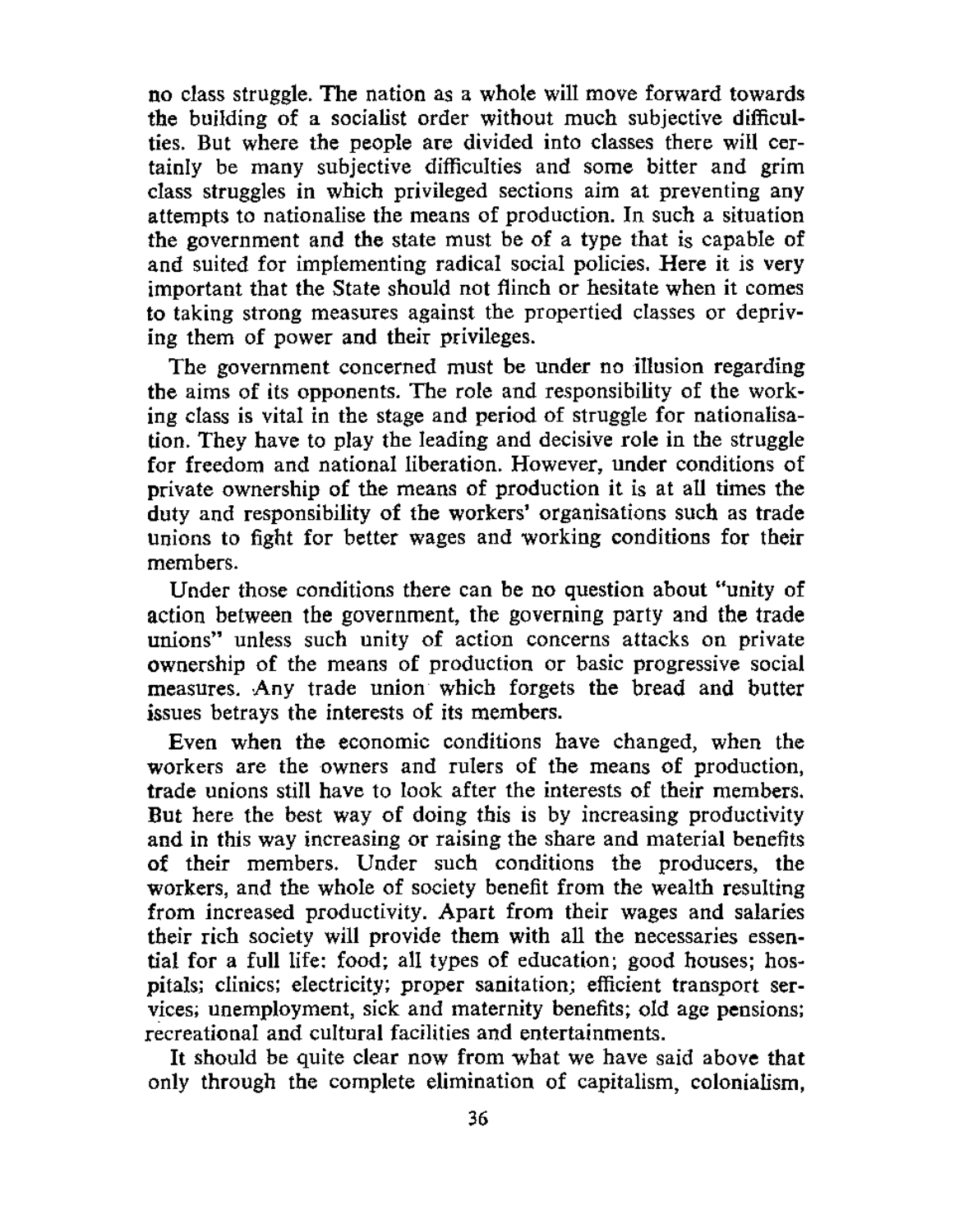imperialism and neo-colonialism in all its forms, and by the establishment of socialism will the fundamental and pressing economic, political and social problems of Africa be solved. The future salvation of mankind lies in communism, and socialism is the first stage of the communist society.

#### HOW TO ACHIEVE SOCIALISM

In order to achieve socialism it is necessary to do more than denounce capitalism and to declare oneself in favour of socialist objectives in general. To solve the concrete problems presented by each and every area in Africa, and to lead the masses of working people in the prolonged and difficult struggles against foreign imperialism and neo-colonialism as well as against local powergroups which will oppose socialism to preserve their selfish privileges, leadership is necessary by political parties which represent the most advanced element in African society, the working class, and which are enlightened by the study and application of the advanced theory of scientific socialism—Marxism-Leninism.

Several such Parties already exist in various African territories, and it is encouraging to note that at gatherings of the world communist movement African Communist and Workers' Parties are more represented than at any time in the past

In many African countries one can observe the growth of groups which are moving towards or actually proclaim their adherence to Marxism-Leninism. In Senegal, the African Independnce Party has long proclaimed its faith in Communism. In Nigeria several groups have been formed in various parts of the country which speak out in favour of scientific socialism—it would be an excellent thing for Nigeria and in particular for its working class if these could all come together to pool their resources and talents in a single organisation. In Morocco the journal "AI Moukafih", edited by AH Yata, vigorously advocates Marxist-Leninist ideas. In many African countries groups of readers of "The African Communist" have been formed to discuss the contents of this journal and to apply its inspiring ideas to the solution of their own local problems. Everywhere in Africa individual Communists are studying and working and playing an unselfish and leading part in the struggles of their people against colonialism and neo-colonialism, in close friendship and association with the national liberation movements.